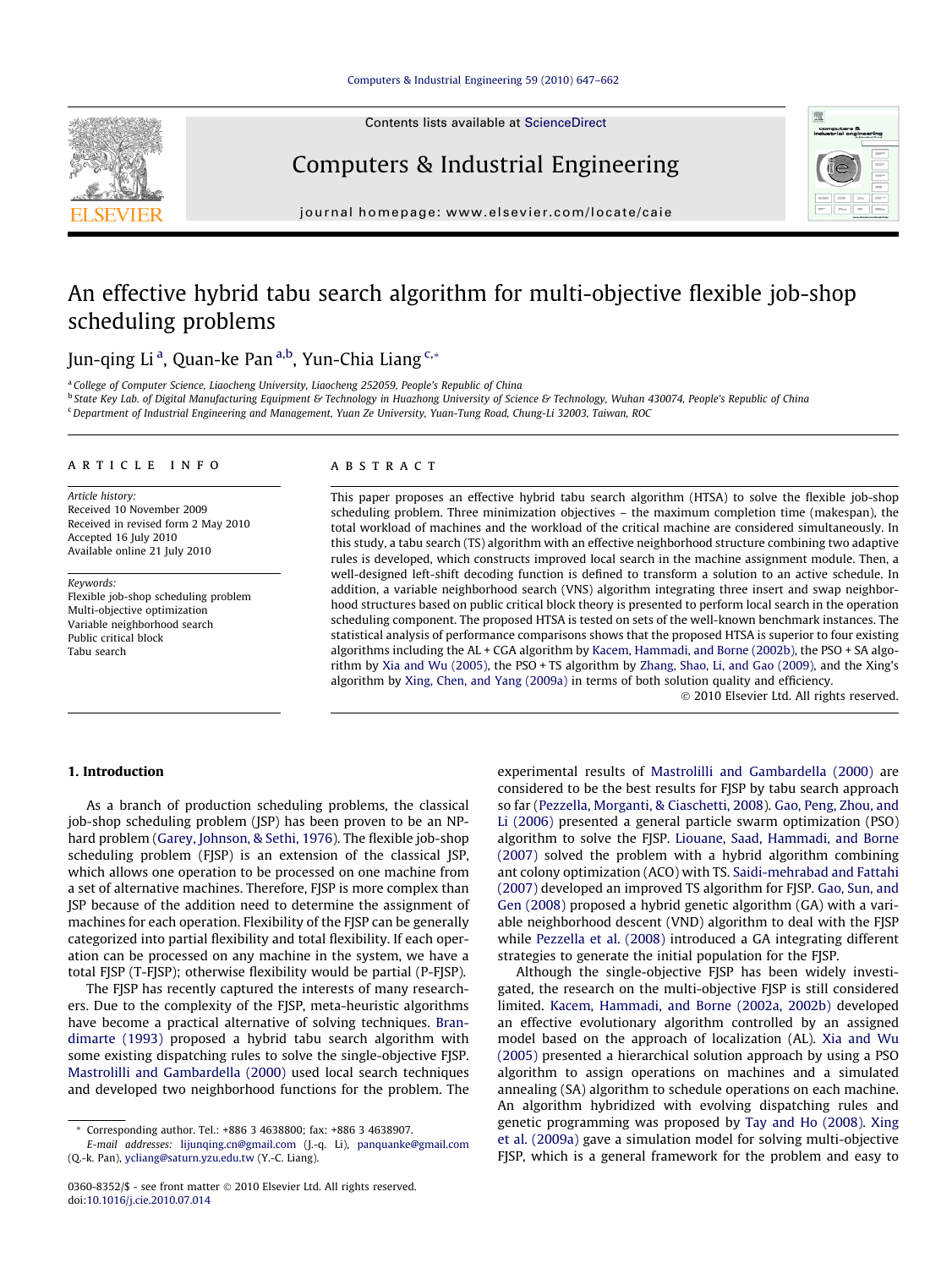apply different algorithms for it. A local search algorithm was introduced by [Xing, Chen, and Yang \(2009b\)](#page--1-0) for solving multiobjective T-FJSPs and P-FJSPs. The experimental results show that Xing's algorithms [\(Xing et al., 2009a, 2009b](#page--1-0)) are efficient especially for solving large scale T-FJSP problems. Lastly, [Zhang et al. \(2009\)](#page--1-0) introduced a hybrid PSO and TS algorithm to solve the multi-objective FJSP.

In this paper, we propose a hybrid tabu search algorithm (HTSA) for the multi-objective flexible job-shop scheduling problem. In the proposed HTSA, two adaptive neighborhood search rules are presented for performing local search in the machine assignment module. Meanwhile, three insert and swap neighborhood structures based on the public critical blocks theory are developed to produce optimal adjustment in the operation scheduling module. In addition, an efficient left-shift function is designed to decode a solution to an active schedule.

The rest of this paper is organized as follows: In Section 2, we briefly describe the problem formulation. Then, the framework of the hybrid algorithm is presented in Section [3](#page--1-0). The TS algorithm for the machine assignment component is shown in Section [4](#page--1-0) while Section [5](#page--1-0) introduces the variable neighborhood search algorithm for the operation scheduling component. Section [6](#page--1-0) shows the experimental results and compares with other algorithms in the literature to demonstrate the superiority of the HTSA performance. Finally, the last section presents conclusions of our work.

#### 2. Problem formulation

The FJSP problem is divided into two closely related sub-problems. The first one is to assign a proper machine from a set of candidate machines to perform each operation, which can be considered as a parallel machine problem; the second one is to sequence each operation on each machine, which is equivalent to a classical job-shop scheduling problem. Both of them were proven to be NP-hard problems [\(Garey et al., 1976](#page--1-0)). The notations and assumptions of the FJSP are summarized as follows:

- Let  $J = \{J_i\}_{1 \leq i \leq n}$ , indexed i, be a set of n jobs to be scheduled.  $q_i$ denotes total number of operations of job  $J_i$ .
- Let  $M = \{M_k\}_{1 \leq k \leq m}$ , indexed k, be a set of m machines.
- Each job  $J_i$  consists of a predetermined sequence of operations. Let  $O_{i,h}$  be operation h of  $J_i$ .
- Each operation  $O_{i,h}$  can be processed without interruption on one of a set of machines  $M(O_{i,h})$ . Let  $p_{i,h,k}$  be the processing time of  $O_{i,h}$  on machine  $M_k$ .
- Each machine can process only one operation at a time.
- Two categories of the FJSP are dealt: T-FJSP and P-FJSP.

$$
FJSP = \begin{cases} T - FJSP, & \text{if } M(O_{i,h}) = M; \quad \forall i, h \\ P - FJSP, & \text{if } M(O_{i,h}) \subset M; \quad \forall i, h \end{cases}
$$

- Decision variables

 $x_{i,h,k} = \begin{cases} 1, & \text{if machine } k \text{ is selected for the operation } O_{i,h} \\ 0, & \text{otherwise} \end{cases}$ 

 $c_{i,h}$ : completion time of the operation  $O_{i,h}$ .

- Three objectives to minimize
- (1) Makespan denoted by  $c_M$ , which is the maximal completion time of machines.
- (2) Total workload of machines denoted by  $w_T$ , which is the total working time of all machines in the system. This objective is of interest assigning the machine with relative small processing time for each operation to improve economic efficiency.
- (3) Critical machine workload denoted by  $w_M$ , which is the machine with the biggest workload. This objective considers the workload balance among all machines to prevent too much work been assigned to a single machine.

Lastly, the formulation of the multi-objective FJSP in this study is given in Fig. 1.

Eq. (4) ensures the operation precedence constraints. Eq. (5) states that one machine must be selected from the set of available machines for each operation. Eq. (6) ensures the set of available machines for each operation comes from the given machine set M.

Many approaches have been developed to solve the multiobjective optimization. These approaches can be classified into three categories [\(Hsu, Dupas, Jolly, & Goncalves, 2002\)](#page--1-0).

(1) Transform the multi-objective problem to a mono-objective problem by assigning different weight coefficient for each objective.

$$
\min c_M = \max_{1 \le i \le n} \{c_{i,q_i}\}\n\tag{1}
$$
\n
$$
\min w_T = \sum_{k=1}^m \sum_{i=1}^n \sum_{h=1}^{q_i} p_{i,h,k} x_{i,h,k}\n\tag{2}
$$

$$
\min w_M = \max_{1 \le k \le m} \{ \sum_{i=1}^{n} \sum_{h=1}^{q_i} p_{i,h,k} x_{i,h,k} \}
$$
(3)

s.t. 
$$
c_{i,h} - c_{i,h-1} \ge p_{i,h,k} x_{i,h,k}, \quad h = 2, \ldots, q_i; \forall i, k
$$
 (4)

$$
\sum\nolimits_{k \in M(O_{(h)})} x_{i,h,k} = 1, \forall i, h
$$
\n
$$
(5)
$$

$$
M(O_{i,h}) \subseteq M, \forall i, h \tag{6}
$$

$$
x_{i,h,k} \in \{0,1\}, \forall i, h, k \tag{7}
$$

$$
c_{i,h} \ge 0, \forall i, h \tag{8}
$$